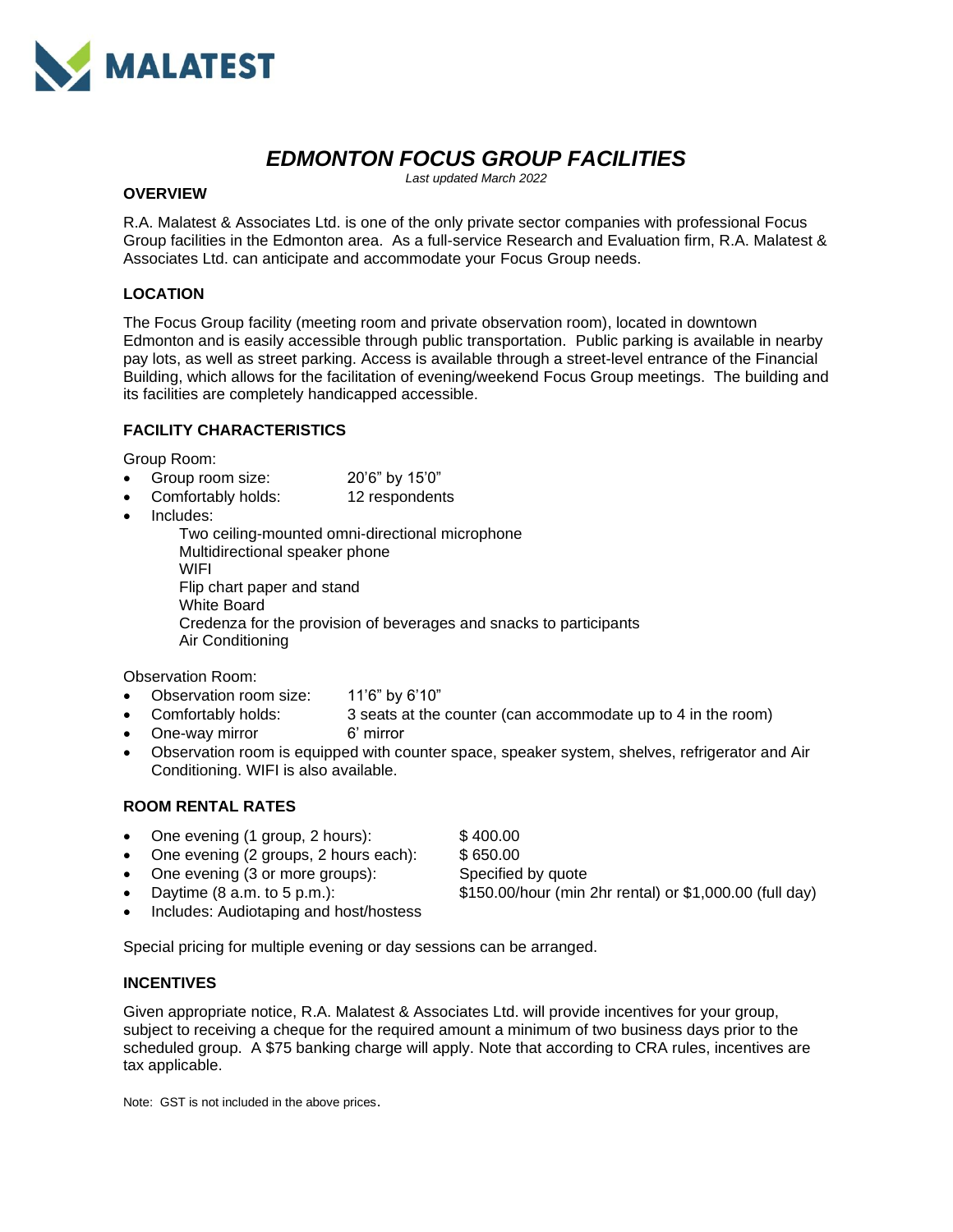

#### **AVAILABLE EQUIPMENT/SUPPLIES:**

- 
- 
- ✓ Flip Chart Paper and stand Included in room rental
- 
- 
- 
- 
- session)

# **FOOD AND BEVERAGE CHARGES**

✓ Audiotaping Included in room rental Included in room rental ✓ Notepads/pencils Included in room rental ✓ Video Streaming (using MS Teams) Included in room rental ✓ Multidirectional speaker phone Available upon request: \$50.00/session ✓ Television – PC Compatible Available upon request: \$75.00/session Included in room rental (max of 25 copies per

Client and participant food and beverages are not included in room rental. Prices for this service are detailed below:

| $\checkmark$ | Beverage service (tea, coffee, water, soft drinks):                           | \$4.00 per person, plus GST  |
|--------------|-------------------------------------------------------------------------------|------------------------------|
|              | $\checkmark$ Full meal service (includes sandwiches, vegetable tray, sweets): | \$20.00 per person, plus GST |
|              | $\checkmark$ Sandwiches only service:                                         | \$8.50 per person, plus GST  |
|              | $\checkmark$ Sweets service:                                                  | \$5.00 per person, plus GST  |
|              | $\checkmark$ Cookie/sweets and beverage service:                              | \$7.00 per person, plus GST  |
|              |                                                                               |                              |

\*Client and participant can also order from local restaurants using 'Skip the Dishes'.

\*Prices for customized meal/food services available upon request.

\*All catering costs subject to a 10% handling fee.

#### **FOCUS GROUP FACILITATION**

Focus Group facilitation services are available from R.A. Malatest & Associates Ltd. Key services provided include:

- $\checkmark$  establishment of Focus Group objectives and development of a moderator's guide;
- $\checkmark$  convening/moderation of Focus Groups, including the services of the facilitator;
- ✓ preparation of related reporting documents;
- integration of Focus Group results with other quantitative research methods (telephone/mail-out surveys) if requested/required by client.

The fees for Focus Group facilitation services vary depending upon the complexity of the research objectives. Fees for analysis and presentation of the results in a report format also vary depending on the complexity of the research and the number of different Focus Groups conducted.

#### **FOCUS GROUP PARTICIPANT RECRUITMENT SERVICES**

R.A. Malatest & Associates Ltd. will provide recruitment services for Focus Groups held in our facility only. Recruitment services are not available for Focus Groups held elsewhere. The fees for recruitment services depend on the nature of client requirements. Generally, for recruitment from the general public population with no further restrictions, the cost is approximately \$60.00 per recruit. This cost includes the initial recruitment call, the mailing of a confirmation letter and a reminder call the day/evening before the Focus Group is held. This charge applies irrespective of whether or not the recruited participant actually participates in the Focus Group. Fees for recruitments with specific demographic requirements will be negotiated.

#### **CONTACT INFORMATION**

#300, 10621-100 Avenue

Josephine Villeneuve Phone: (780) 448-9042 ext 246

Edmonton AB, T5J 0B3 E-Mail: [j.villeneuve@malatest.com](mailto:s.perhar@malatest.com)

*For additional information, visit our website at [www.malatest.com.](http://www.malatest.com/)*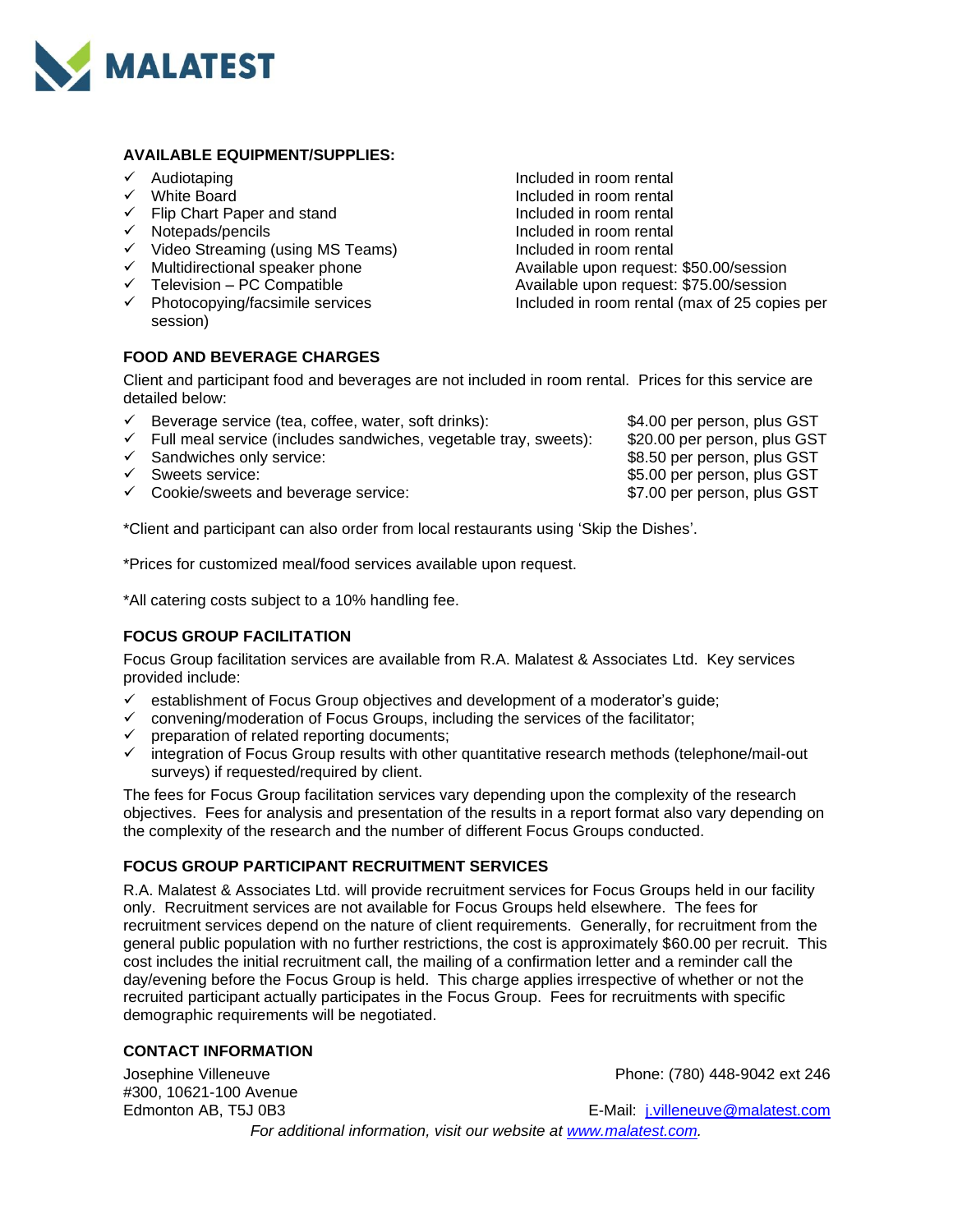

## **FOCUS GROUP FACILITY BOOKING FORM**

| <b>Company Name:</b>    |  |
|-------------------------|--|
| <b>Contact:</b>         |  |
| <b>Telephone No.:</b>   |  |
| <b>Fax No.:</b>         |  |
| <b>Billing Address:</b> |  |
| <b>Email Address:</b>   |  |
| <b>Project Name:</b>    |  |
| <b>Moderator:</b>       |  |

| <b>Meeting Date</b> | <b>Start Time</b> | <b>End Time</b> | No. of<br><b>Expected</b><br><b>Participants</b> | No. of<br><b>Expected</b><br><b>Observers</b> |
|---------------------|-------------------|-----------------|--------------------------------------------------|-----------------------------------------------|
|                     |                   |                 |                                                  |                                               |
|                     |                   |                 |                                                  |                                               |
|                     |                   |                 |                                                  |                                               |
|                     |                   |                 |                                                  |                                               |
|                     |                   |                 |                                                  |                                               |
|                     |                   |                 |                                                  |                                               |
|                     |                   |                 |                                                  |                                               |

### **Equipment and Supplies Required**

(Included in rental cost except where noted but requires prior notification)

- 
- 
- **□** Free-standing easel/Flipchart **□** Name cards for participants **□** Participants **□** Participants/Observers' Pencils/Notepads □ Large Screen TV (\$75.00/session) ❑ Participants/Observers' Pencils/Notepads ❑ Large Screen TV (\$75.00/session)
- ❑ LCD Projector (\$75.00/session)
- ❑ Speaker/Conference Phone

#### **Services Required**

(Included in rental cost except where noted but requires prior notifications)

❑ Notetaker (\$25.00/hour, subject to availability) ❑ Catering (quote provided separately)

❑ Audiotaping ❑ Whiteboard

- ❑ Host/Hostess ❑ Recruiting (quote provided separately)
	-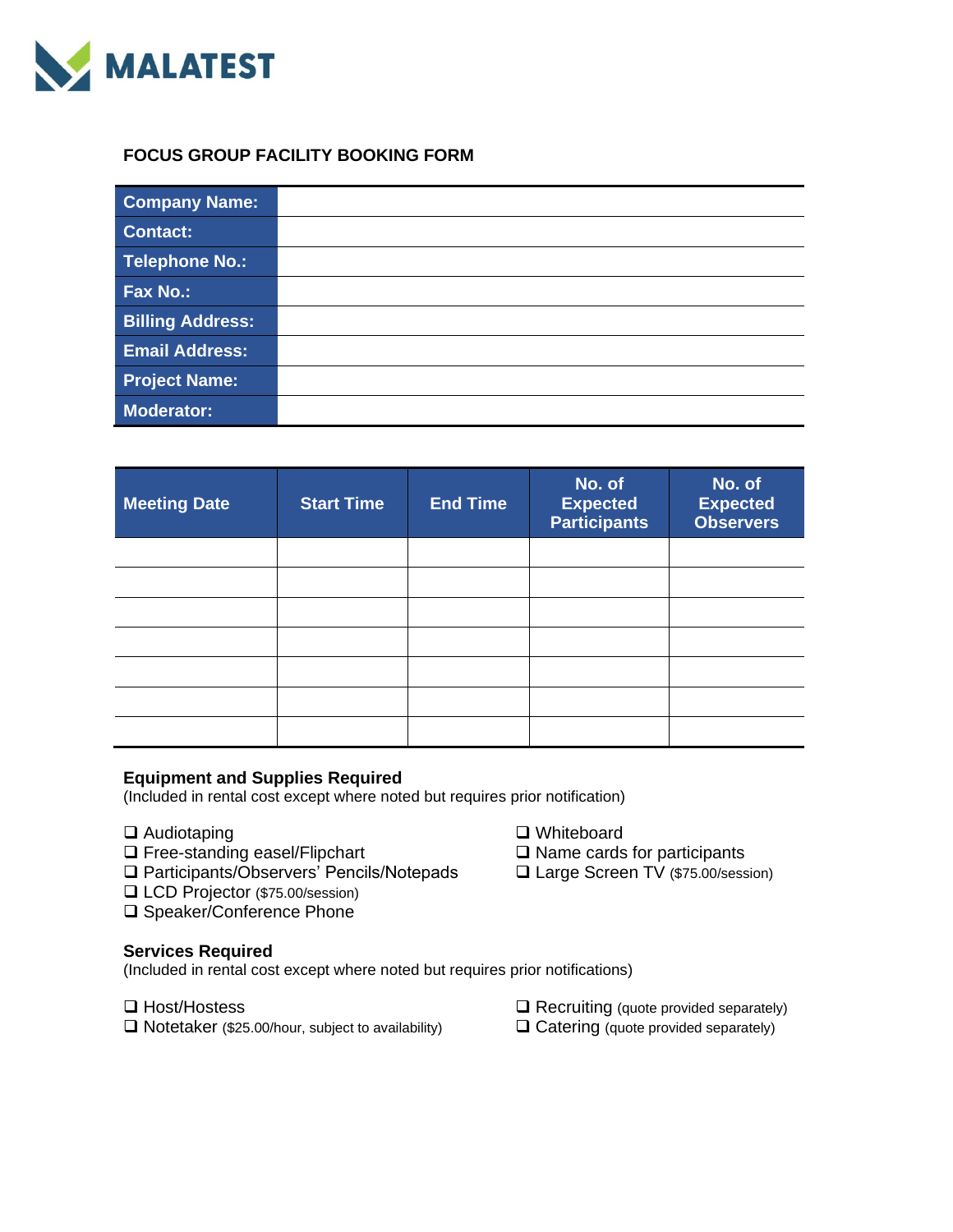

### **Catering Required**

| Estimated time of Observers' arrival:<br>Estimated time of Moderator's arrival:                                                                                                                                                                                                                                                          |                                   |  |  |  |  |  |
|------------------------------------------------------------------------------------------------------------------------------------------------------------------------------------------------------------------------------------------------------------------------------------------------------------------------------------------|-----------------------------------|--|--|--|--|--|
| Moderator will require same catering as: Observers $\Box$<br>Participants $\Box$                                                                                                                                                                                                                                                         |                                   |  |  |  |  |  |
| Observers:                                                                                                                                                                                                                                                                                                                               |                                   |  |  |  |  |  |
| Catering budget: maximum \$ ____________ per person<br>$\Box$ No food required<br>Hot Meal (Entrée: Y/N; Salad Y/N)<br>$\square$ Sandwiches<br>$\Box$ Vegetable Platter<br>$\Box$ Fruit Platter<br>$\Box$ Desserts<br>$\Box$ Coffee/Tea<br>□ Soft Drinks/Bottled Water<br><b>Note:</b> (Please provide any special dietary requirements) |                                   |  |  |  |  |  |
| Participants:                                                                                                                                                                                                                                                                                                                            |                                   |  |  |  |  |  |
| Catering budget: maximum \$_____________per person                                                                                                                                                                                                                                                                                       |                                   |  |  |  |  |  |
| $\Box$ No food required                                                                                                                                                                                                                                                                                                                  | Hot Meal (Entrée: Y/N; Salad Y/N) |  |  |  |  |  |
| $\square$ Sandwiches                                                                                                                                                                                                                                                                                                                     | $\Box$ Vegetable Platter          |  |  |  |  |  |
| $\Box$ Fruit Platter                                                                                                                                                                                                                                                                                                                     | $\Box$ Desserts                   |  |  |  |  |  |
| □ Coffee/Tea                                                                                                                                                                                                                                                                                                                             | □ Soft Drinks/Bottled Water       |  |  |  |  |  |
| <b>Note:</b> (Please provide any special dietary requirements)                                                                                                                                                                                                                                                                           |                                   |  |  |  |  |  |
|                                                                                                                                                                                                                                                                                                                                          |                                   |  |  |  |  |  |
| <b>Honorariums Required</b>                                                                                                                                                                                                                                                                                                              |                                   |  |  |  |  |  |

Number of Honorariums: \_\_\_\_\_\_\_\_\_\_\_\_\_\_\_ Amount per Honorarium: \_\_\_\_\_\_\_\_\_\_\_\_\_\_\_ Total amount of Honorariums: \_\_\_\_\_\_\_\_\_\_\_

❑ Cheque (in Canadian funds) mailed/couriered to R.A. Malatest & Associates Ltd. for our receipt at least 72 hours prior to group(s). \$75.00 banking charge will apply.

❑ R.A. Malatest & Associates Ltd. to add the cost of Honorariums to the invoice.

❑ None required/Will not be handled by R.A. Malatest & Associates Ltd.